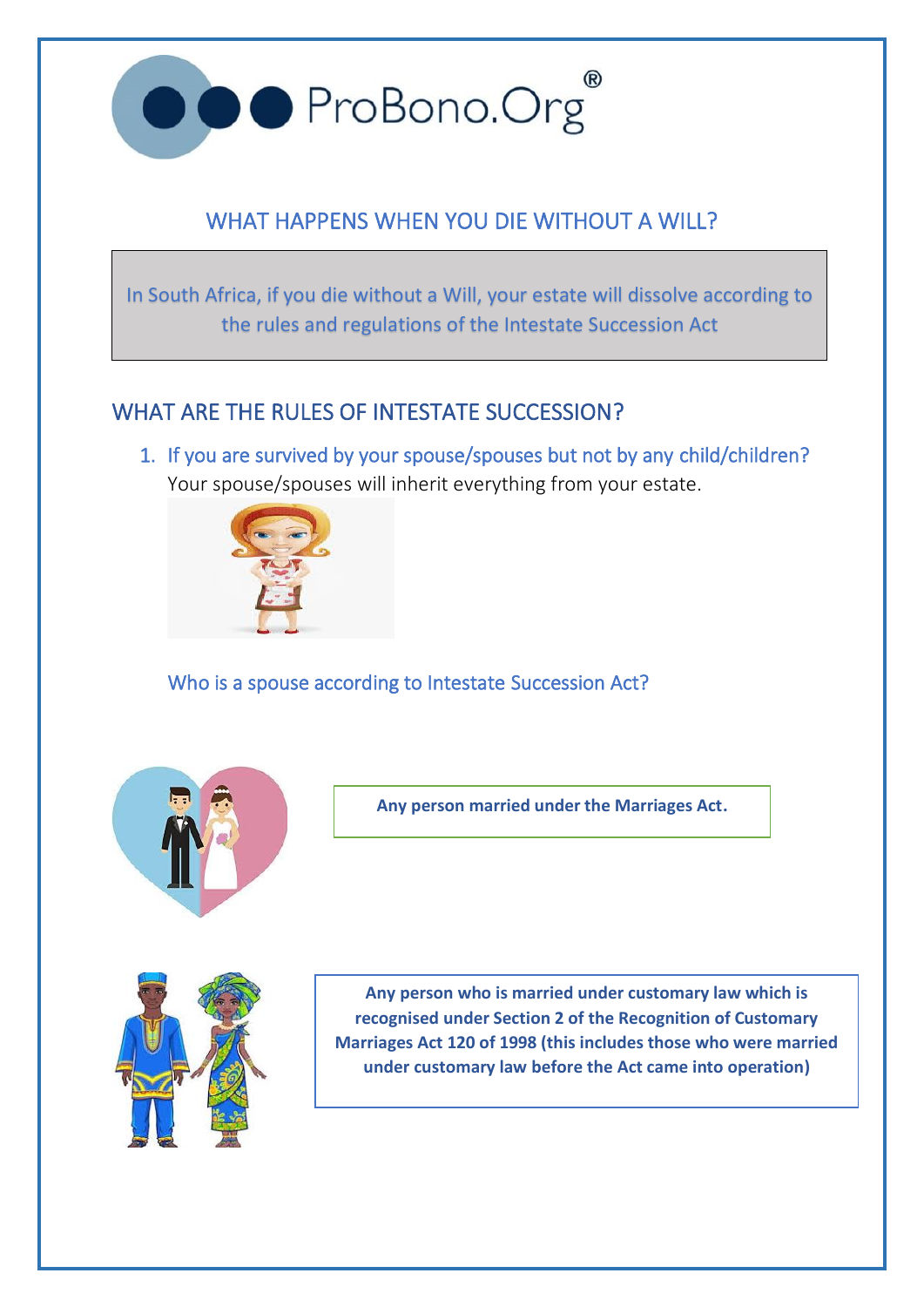

**Any person married according to Hindu or Muslim religious rites.**

2. If you are survived by your child/children, but not by a spouse. The child/children will inherit the intestate estate.



3. If you are survived by a spouse or spouses, as well as your child/children. The spouse or spouses inherit the greater of R250 000 per spouse or a child's share, and the children the balance of the estate. A child's share is determined by dividing the intestate estate by the number of surviving children of the deceased and deceased children who have left children, plus the number of surviving spouses.

Example of the child's share in the event of a polygamous marriage: In this case the value of the intestate estate is R2 000 000. The deceased is survived by two spouses and three children. A child's share amounts to R400 000 (being R2 000 000 divided by five: the three children and the two spouses). The child's share is greater than R250 000. Therefore each spouse will inherit R400 000 and each child will inherit R400 000 (R2 000 000 less R800 000 to the spouses, divided by three).

Example of the child's share in the event of a monogamous marriage: In this case, the same calculation will apply as in the previous example, only the child's share is calculated by dividing the value of the intestate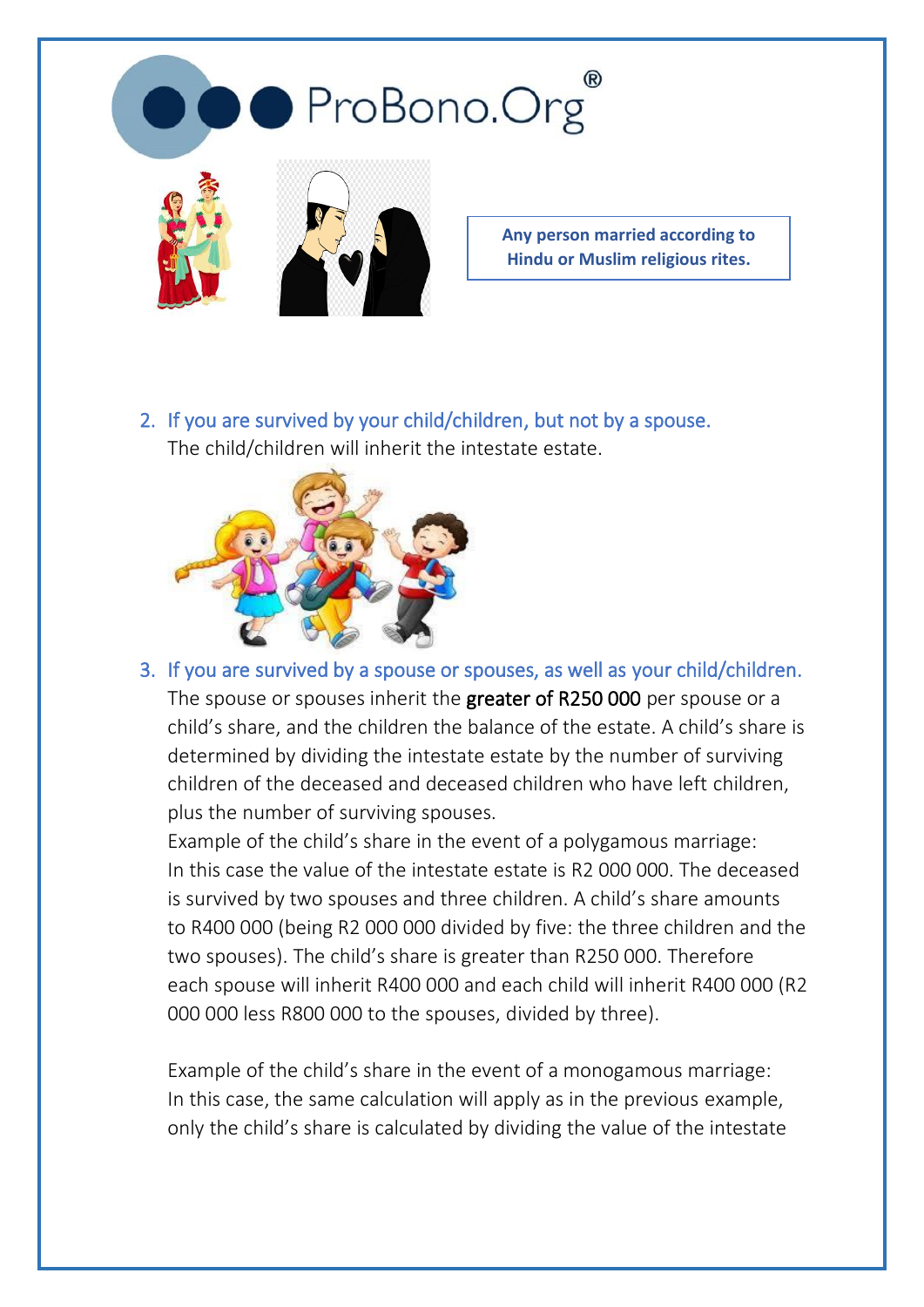

estate by four. The surviving spouse and each child will each inherit R500 000.



4. If you are survived by no children and spouses, but both parents who are alive.

Both parents will inherit the intestate estate in equal shares.



5. If you leave behind no children or spouse but are survived by one parent, while your deceased parent left descendants (brothers/sisters of the deceased).

The surviving parent will inherit one half of the intestate estate and the descendants of your deceased parent the other half.



6. If you leave no spouse or children but leave one surviving parent, while the deceased parent did not leave any other children? The surviving parent will inherit the whole estate.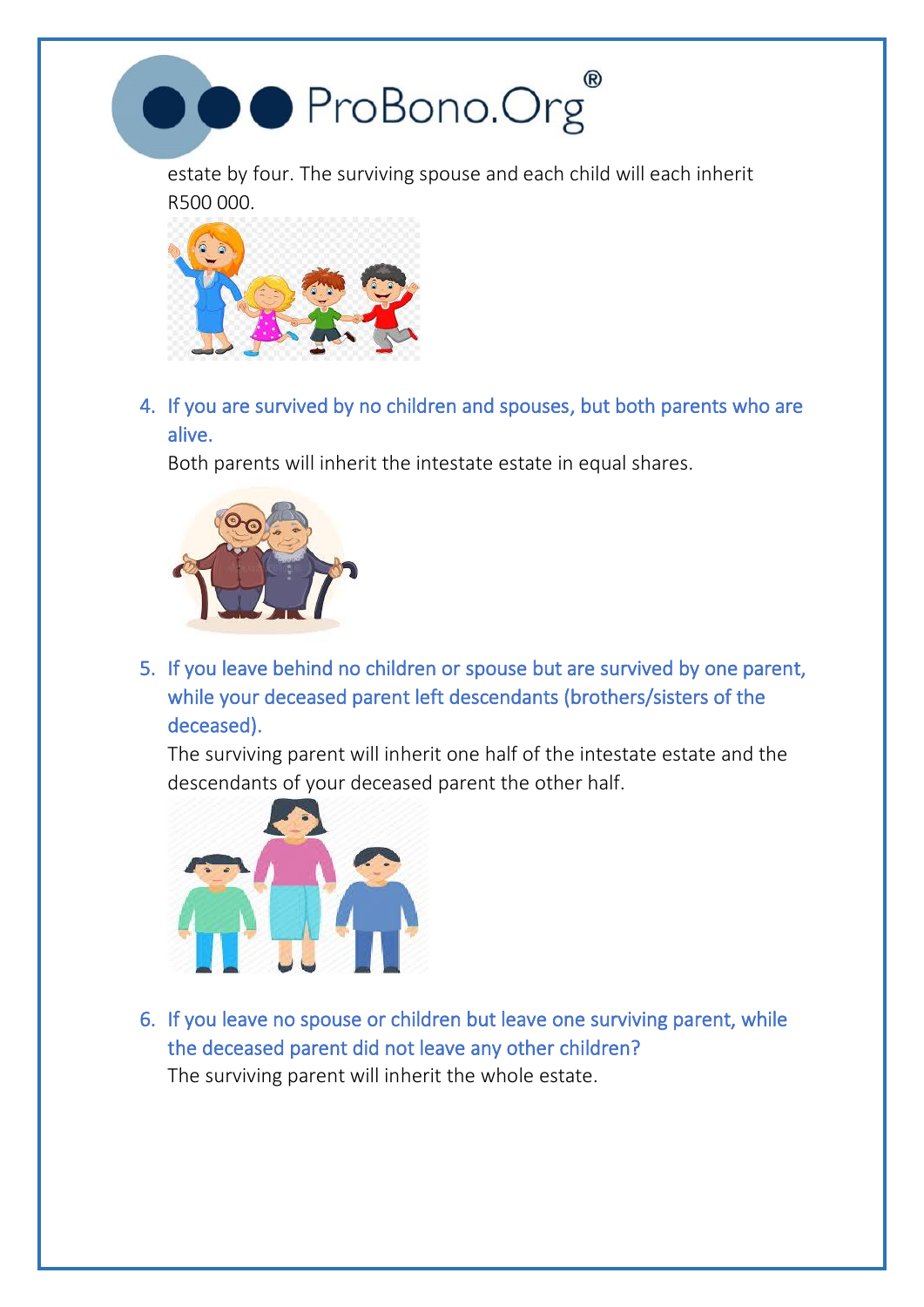



7. If you do not leave a spouse or children or parents, but both your parents left children.

The intestate estate will be split into equal parts. One half of the estate is then divided among the descendants related to the deceased through the predeceased mother and the other half among the descendants related to the deceased through the predeceased father.



8. If you do not leave a spouse, children or parents, but only one of your late parents left children?

The descendants of the predeceased parent who left descendants, will inherit the entire intestate estate.



9. If you are not survived by a spouse, children, parents or siblings? The nearest blood relation inherits the entire intestate estate.

#### 10.If you are not survived by any relative.

Only in this instance will the proceeds of the estate devolve on the state.